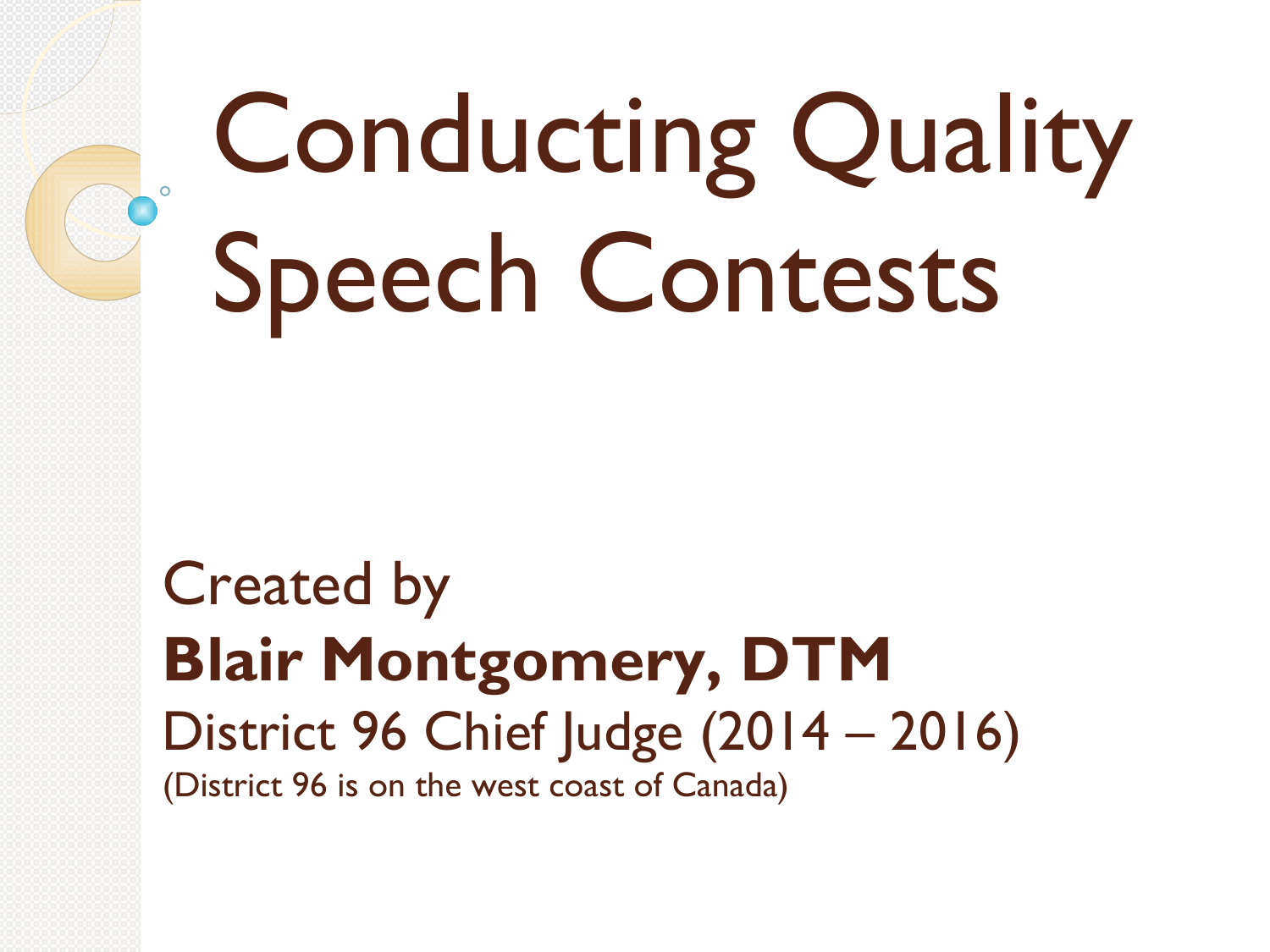## Before the Contest - Chair

- Obtain a copy of the current Speech Contest Rule Book and read it thoroughly.
- **Find a Mentor someone who has chaired a few** successful contests. They can help identify potential problems and share solutions.
- Select a Chief Judge preferably someone with previous experience as a judge or counter. Check the rule book for Chief Judge and judges' eligibility requirements.
- Work with the Chief Judge to select judges, timers and ballot counters.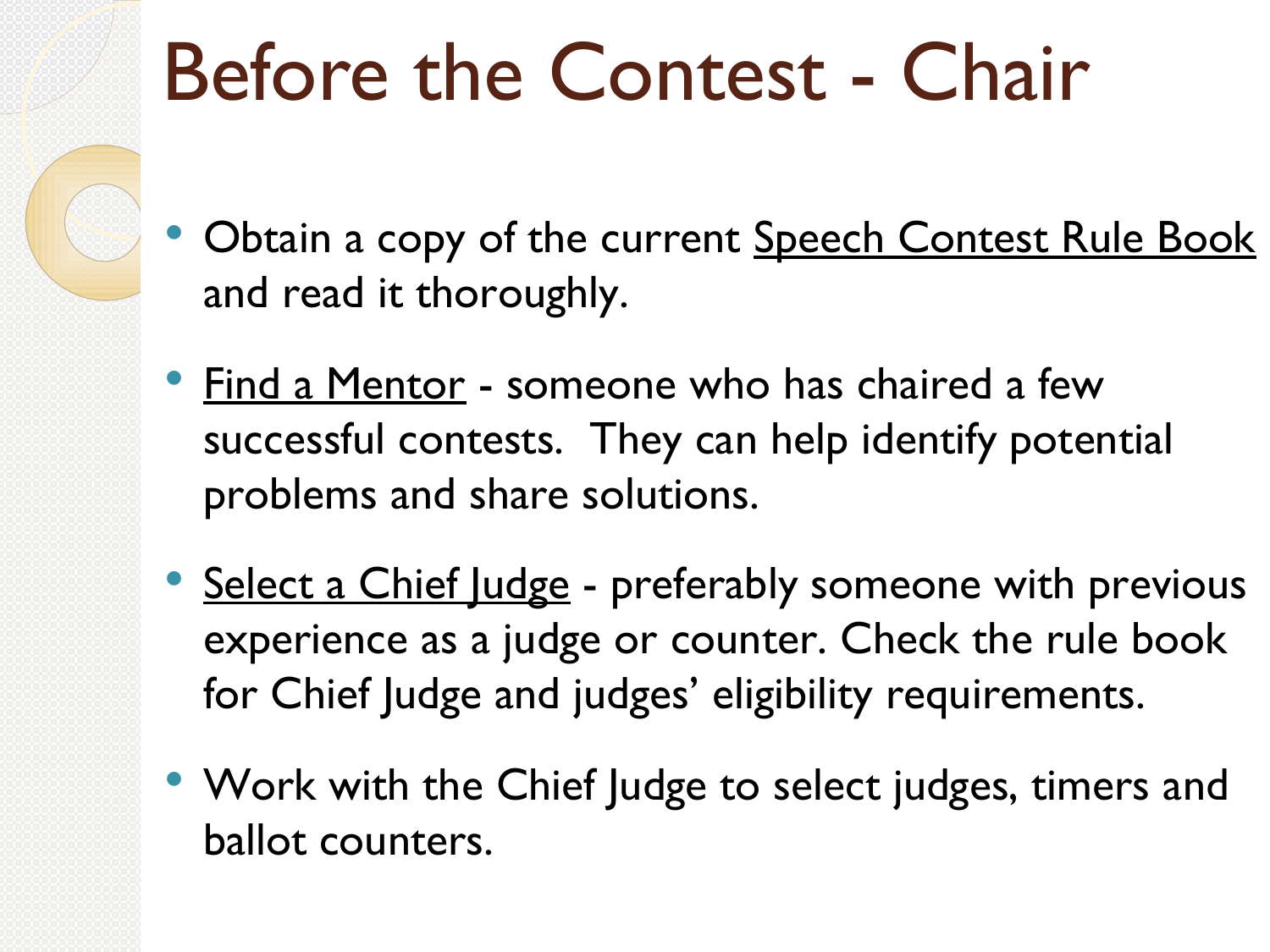## Before the Contest - Chair

- Find a willing host club(s) to set up the facility, supply equipment, fill auxiliary roles and collect entrance fees.
- The venue should be of sufficient size for your expected audience. Plan for food, rent and set the entry fee to cover your costs.
- Ensure there is a separate space sufficiently removed from the contest room for use by the judges, counters and Evaluation contestants.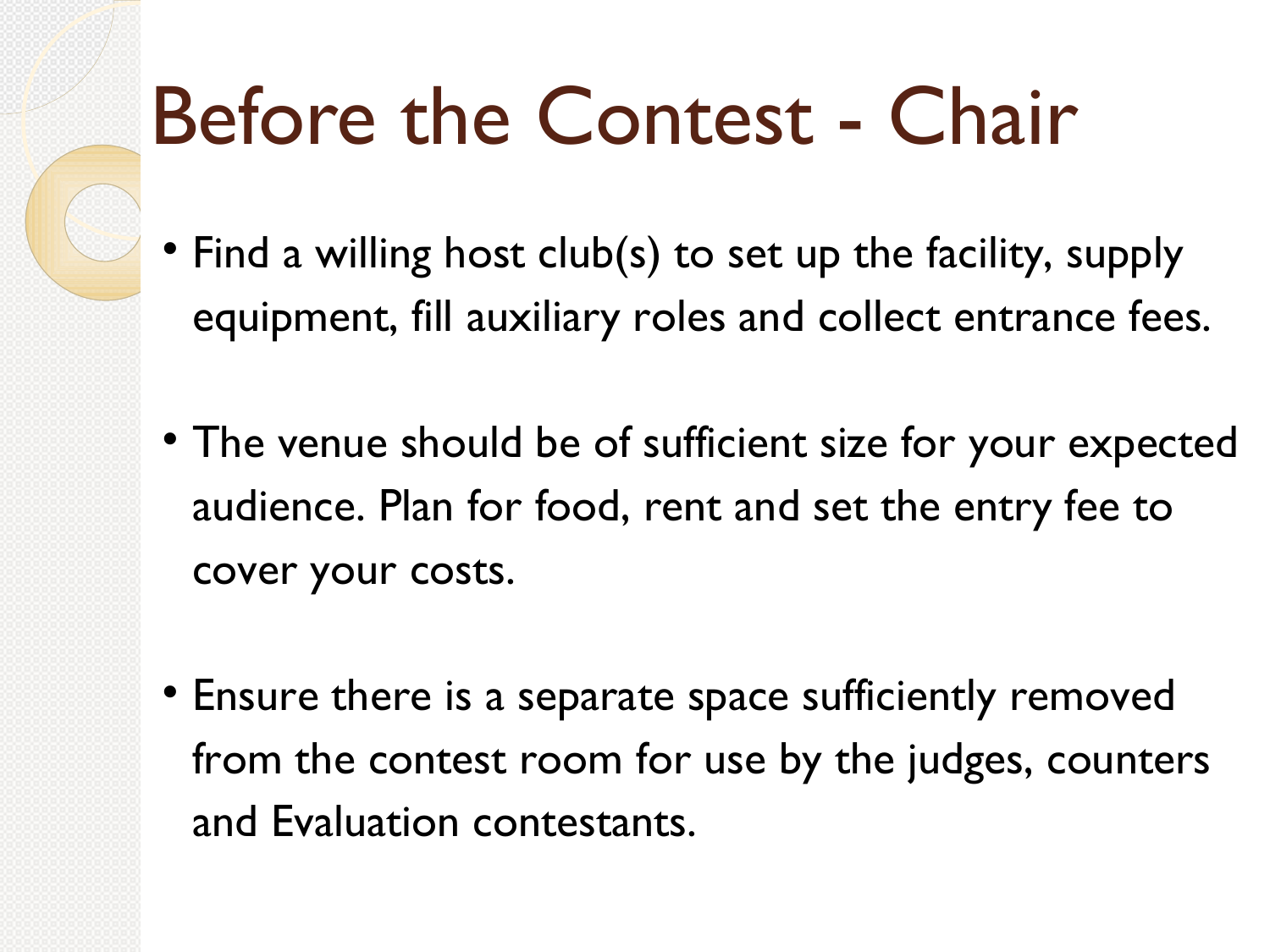## Before the Contest – Chair

- Stress the value and benefits of competition to clubs and beyond and promote it to clubs, Areas and beyond.
- Download the appropriate contest kits for the contest you are chairing. Each contest kit contains all the forms and certificates needed for that contest.
- I highly recommend the web site of Rodney Denno, DTM. It has useful scripts and checklists as well as the contest kits for each contest.
- Rodney's website <http://www.ewoliving.com/toastmastersTIC.php>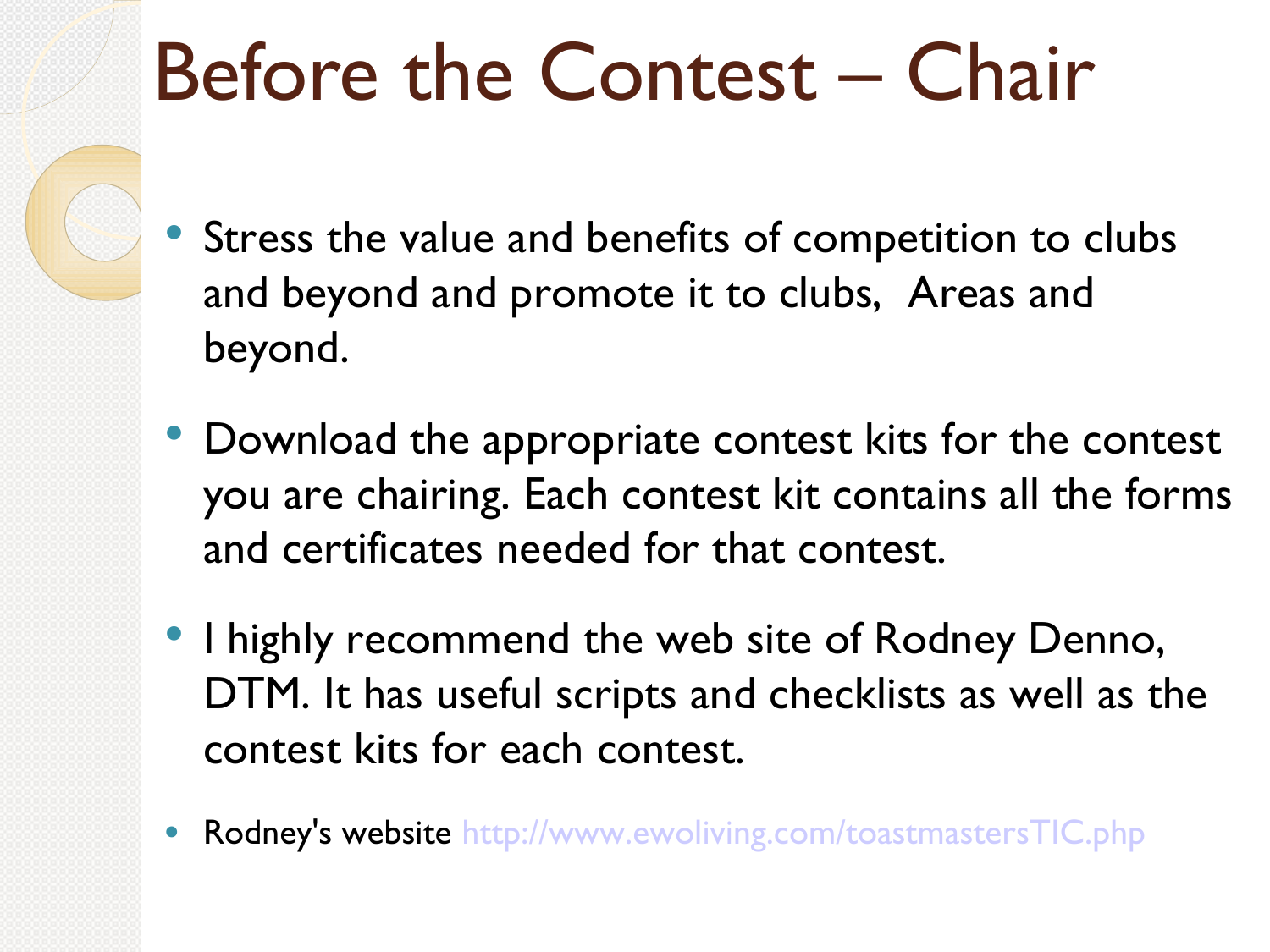# Before the Contest – Chair

- Select a Calligrapher to write the certificates. The Calligrapher accompanies the Chief Judge and counters into the counting area and prepares the certificates after the 1st, 2nd and 3rd place winners are determined.
- For the Evaluation Contest arrange for a test speaker to deliver a 5-7 minute speech. The test speaker is generally interviewed during the 5 minutes or so when the contestants are out of the room preparing their notes. You may wish to offer the test speaker an inexpensive gift as thanks for serving in the contest.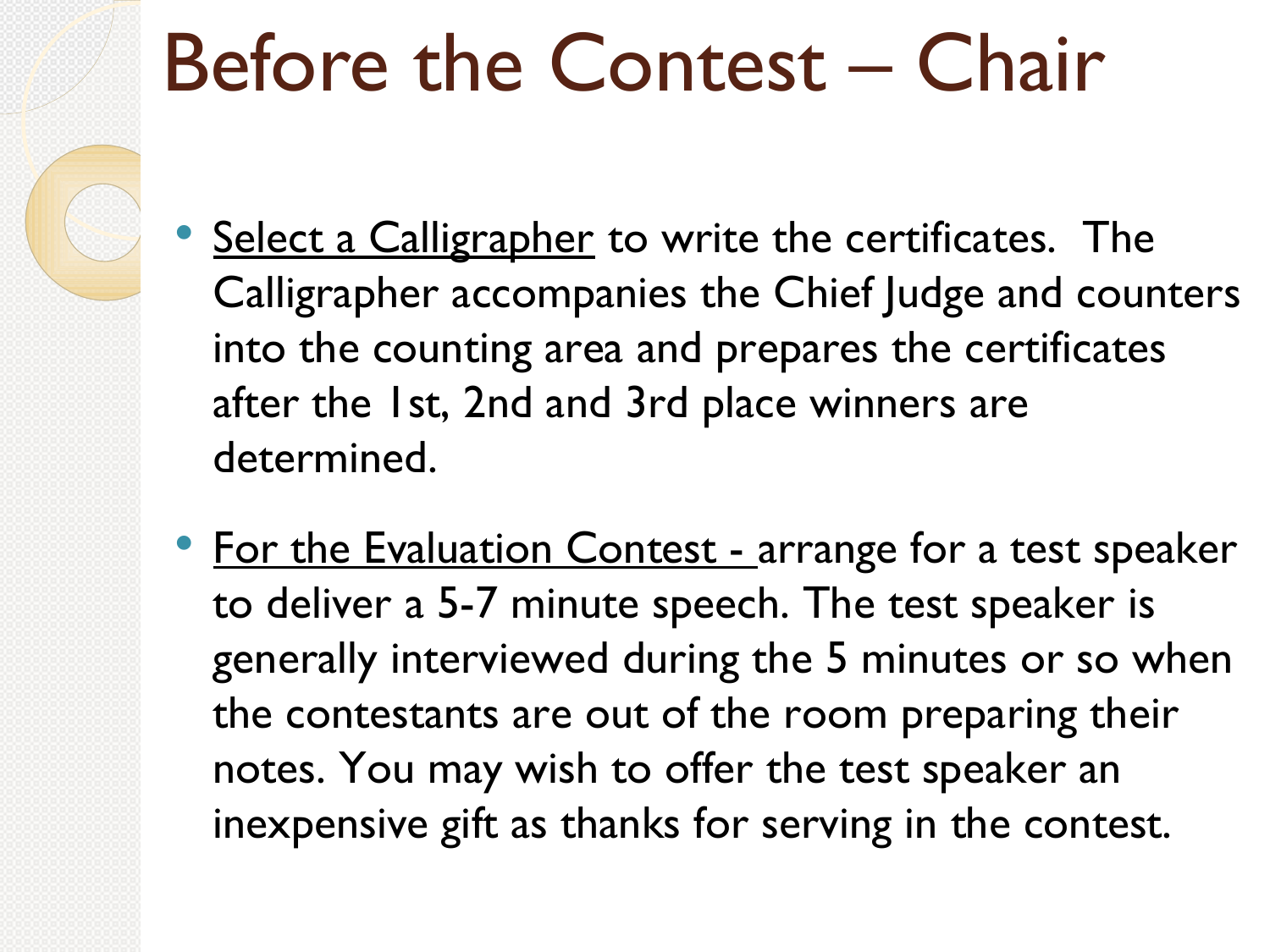## Before the Contest – Chair

- Select a Contestant Interviewer, who will use the contestant profile forms to interview each contestant.
- An additional Sergeant at Arms will be needed for the Evaluation contest.
- Ensure all contestants have completed the **Contest Eligibility and Contestant Profile forms. Give the profile** forms to the Contestant Interviewer. Contestants must be members in good standing of a club in good standing.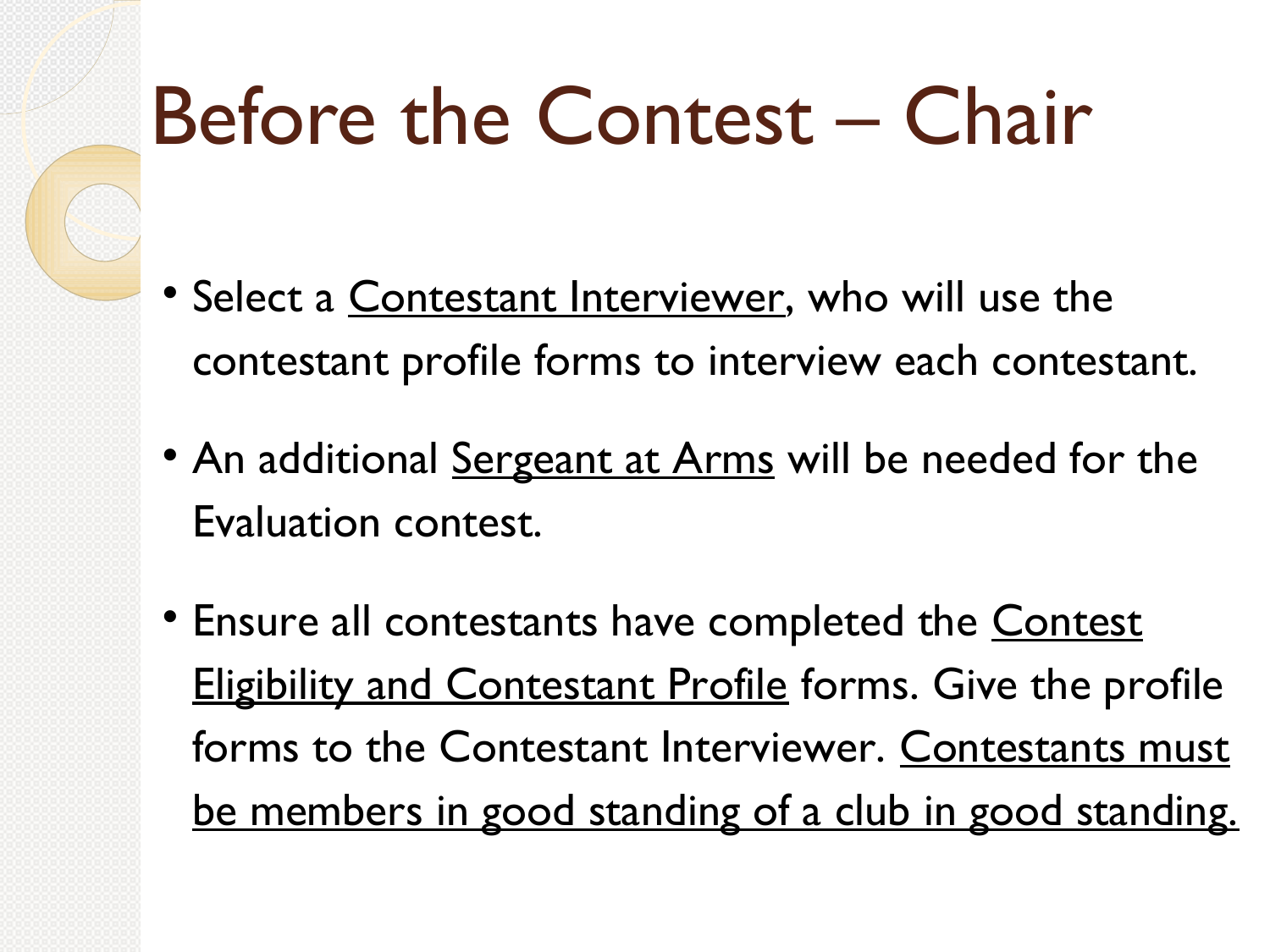#### Before the Contest – Chief Judge

- Print out sufficient forms and certificates for each contest. For the contest chair, this includes contestant eligibility forms, participation certificates and 1st, 2nd and 3rd place certificates
- All these are included in the downloadable contest kits from Toastmasters.
- Print sufficient contest agendas.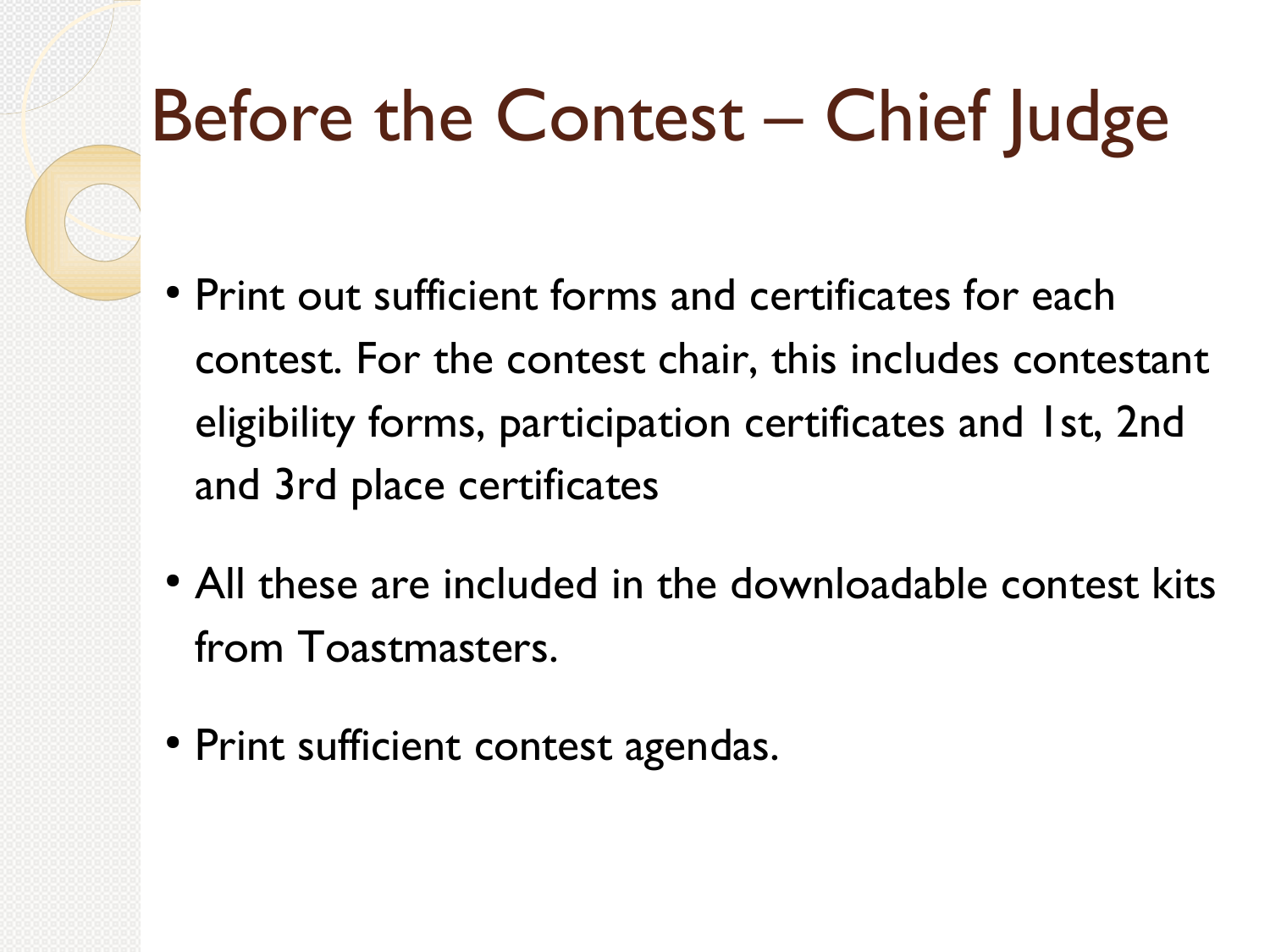#### Before the Contest - Chief Judge

- Select at least 5 judges for a Club or Area contest, and at least 7 judges for a Division or District contest. Select one secret tie-breaker judge and an alternate Chief Judge.
- Selecting judges for Area, Division or District level contests - seek members who have completed at least 6 speeches. At least an AC Silver to DTM would be preferred at District level contests.
- Select 2 timers and at least 3 ballot counters.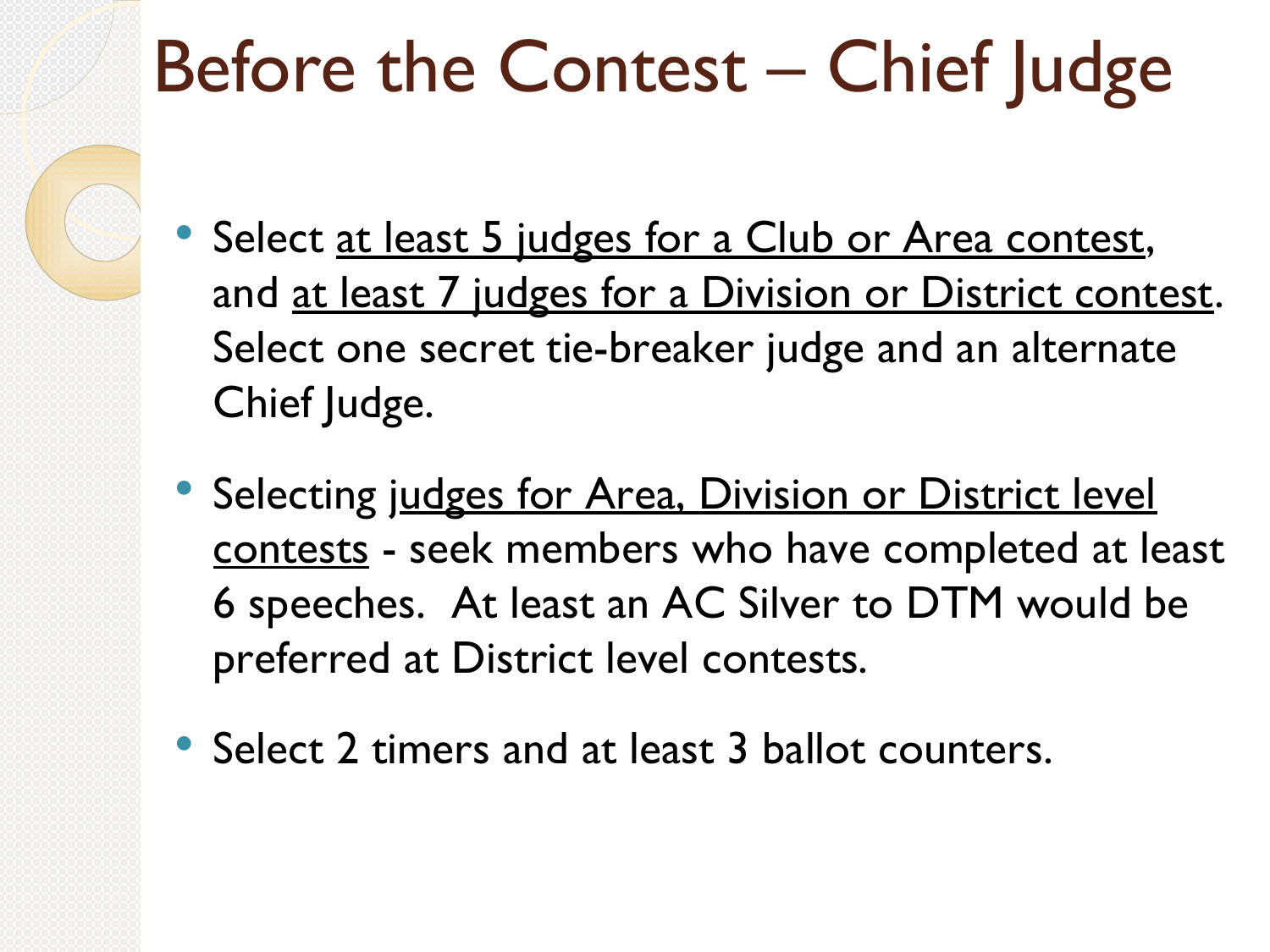#### Before the Contest – Chief Judge

- For Division contests and above, no Chief Judge, voting judge or tie-breaking judge may be a member of ANY club in which a contestant is a member.
- Print out sufficient forms for each contest. This will include all the judges forms (eligibility, ballots and tiebreaker ballot), all forms for use by ballot counters and timers.
- Include the 'Notification of Contest Winner' forms if the contest proceeds to a higher level.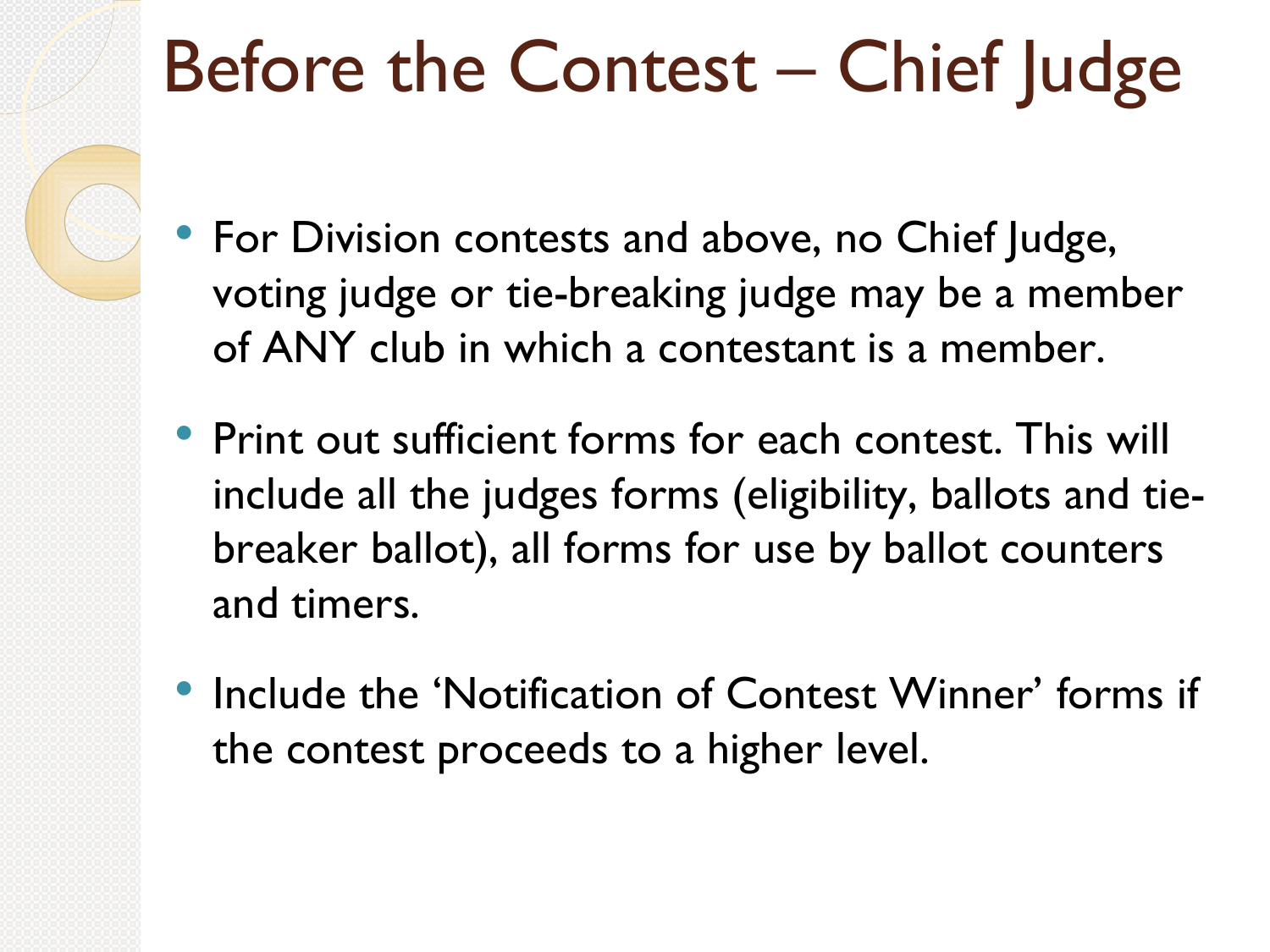# Pre-contest Briefing

- Brief contestants on the rules, timing, speaking area, position of lights, disqualifications, protests and draw for speaking order.
- For Evaluation contestants, brief them on where they will be taken by the Sergeant at arms, that they will have 5 minutes to take notes, then have their notes taken and returned prior to taking the stage.
- Ask them to print their names on their notes.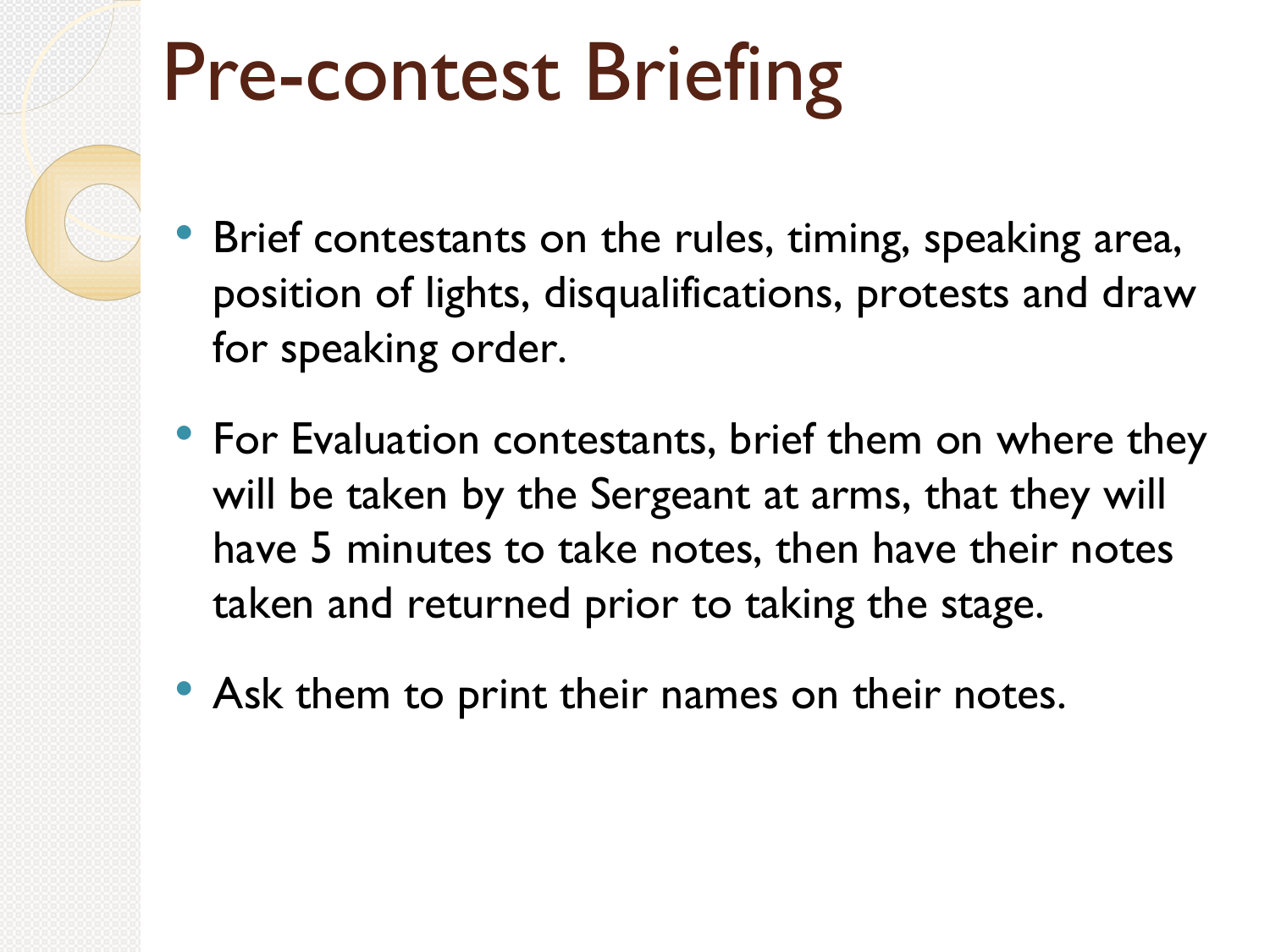# Pre-contest Briefing

- The Chief Judge briefs the judges, timers and counters.
- Ensure all judges sign the Judges' Eligibility form before the contest.
- Ensure the timing lights and stopwatch are working and visible, and that backups are available.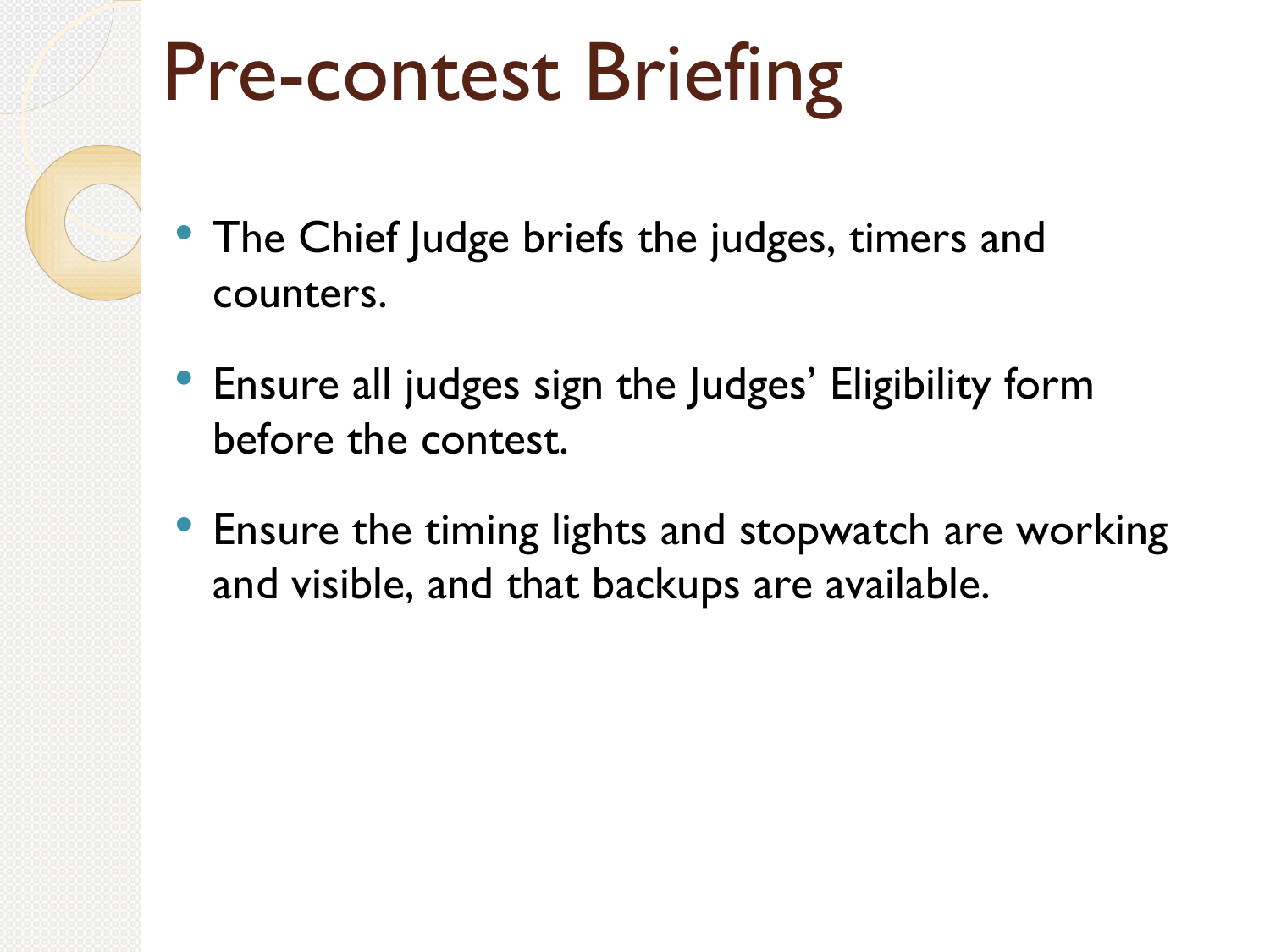# During the Contest - Chair

- After the audience and dignitaries are welcomed, announce the purpose of the contest.
- Clarify the timing, rules for disqualification and the rules for protests.
- Announce the speaking order for the judges.
- Ask the Chief Judge if all judges, timers and counters have been briefed.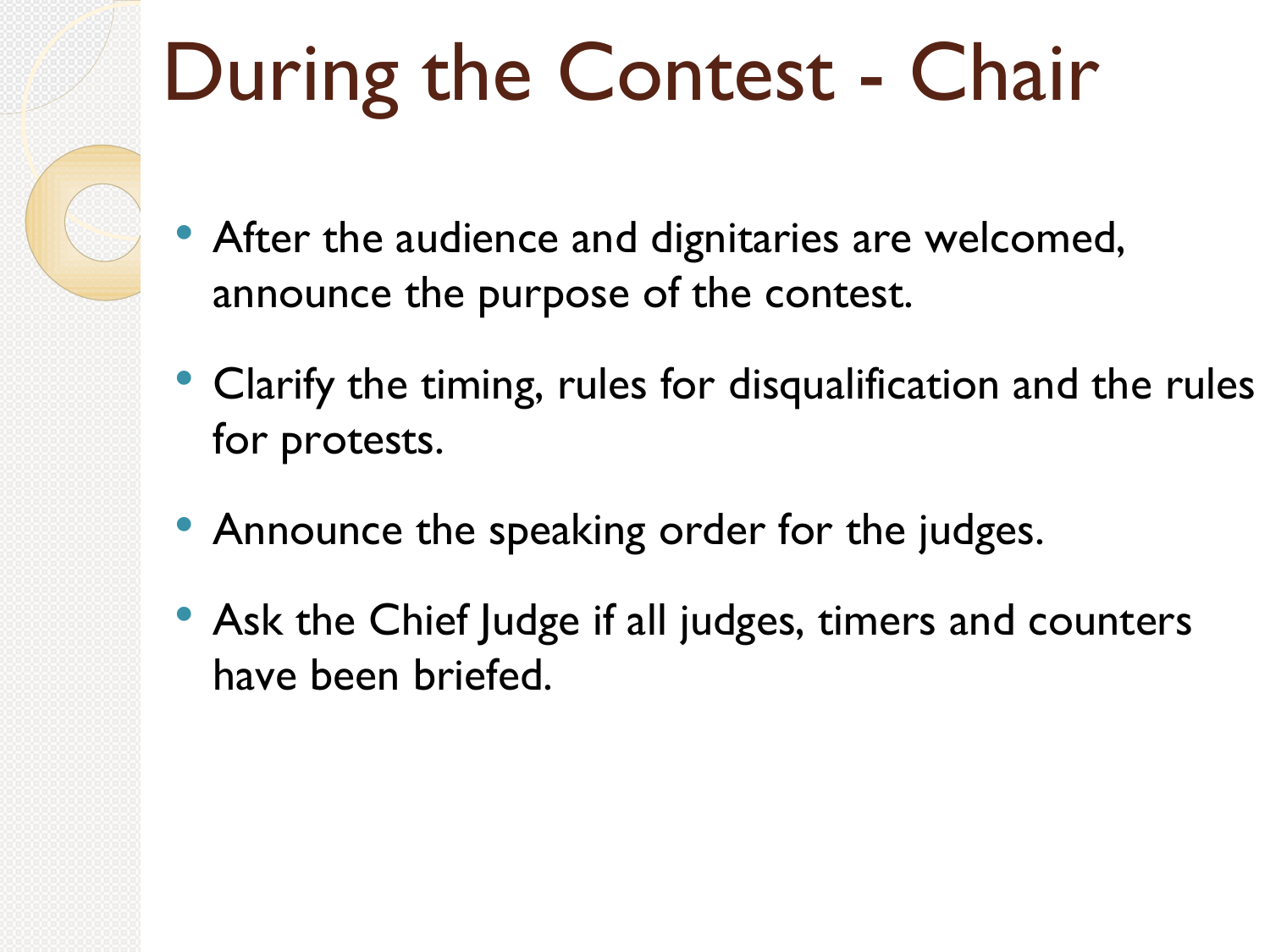# During the Contest - Chair

- Allow 1 minute of silence between the speakers for the judges, and at least 2 minutes after the contest for the judges. Ask the timer to signal when 1 minute is up.
- Ensure all Evaluation contestants are escorted out by the sergeant at arms when the test speaker is finished.
- Receive the results and certificates from the Chief Judge. You have discretion to announce if there were any disqualifications, but their names are not announced.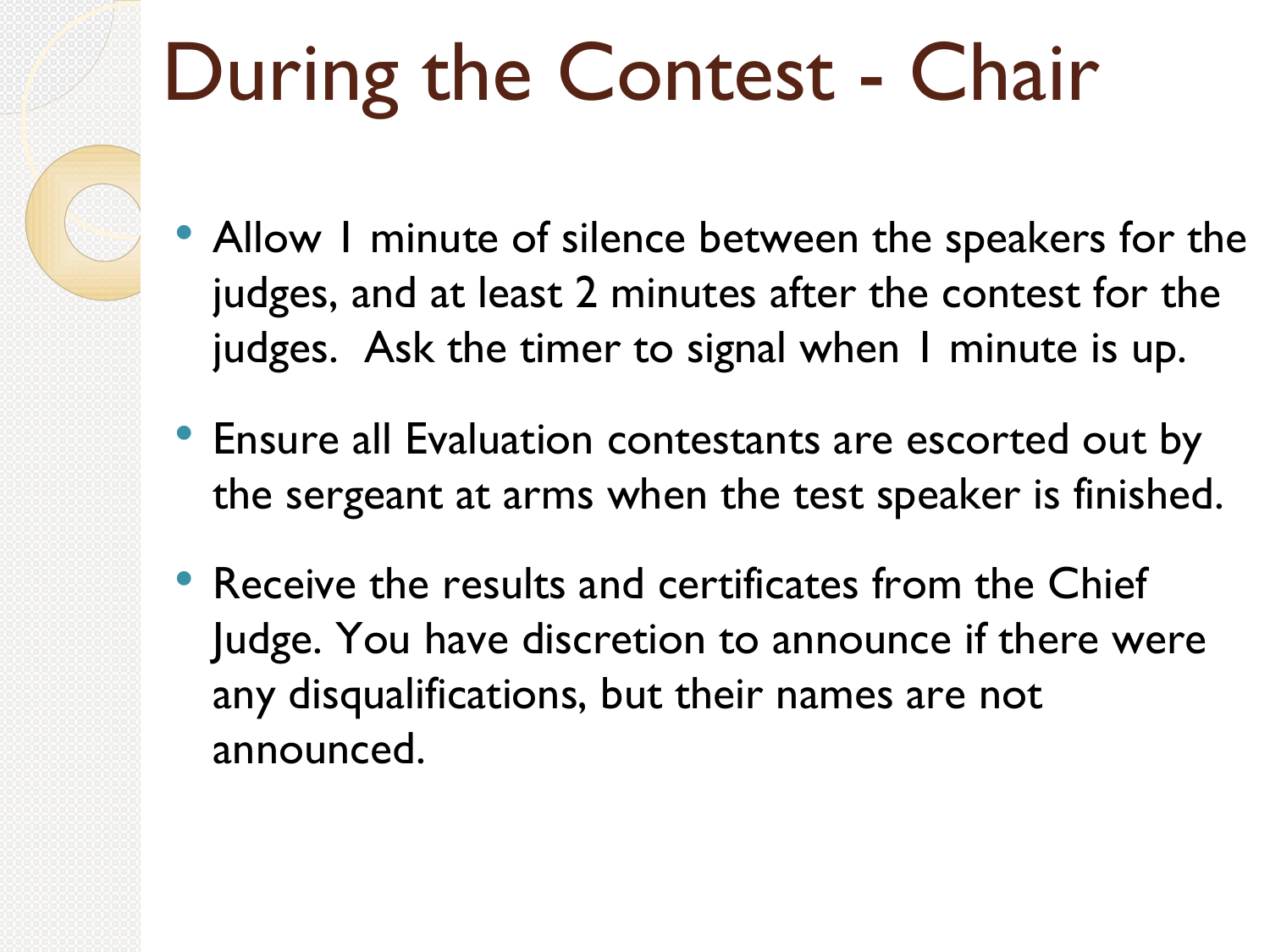## During the Contest – Chief Judge

- After the speakers are finished, collect the timers' report and circle any over or under time speakers.
- Collect the tie-breaking judges' form and hold it unless needed. It is not counted by the ballot counters, and only used to break ties. Hold it and the ballot forms until the 'Notification of Contest Winners' form is completed.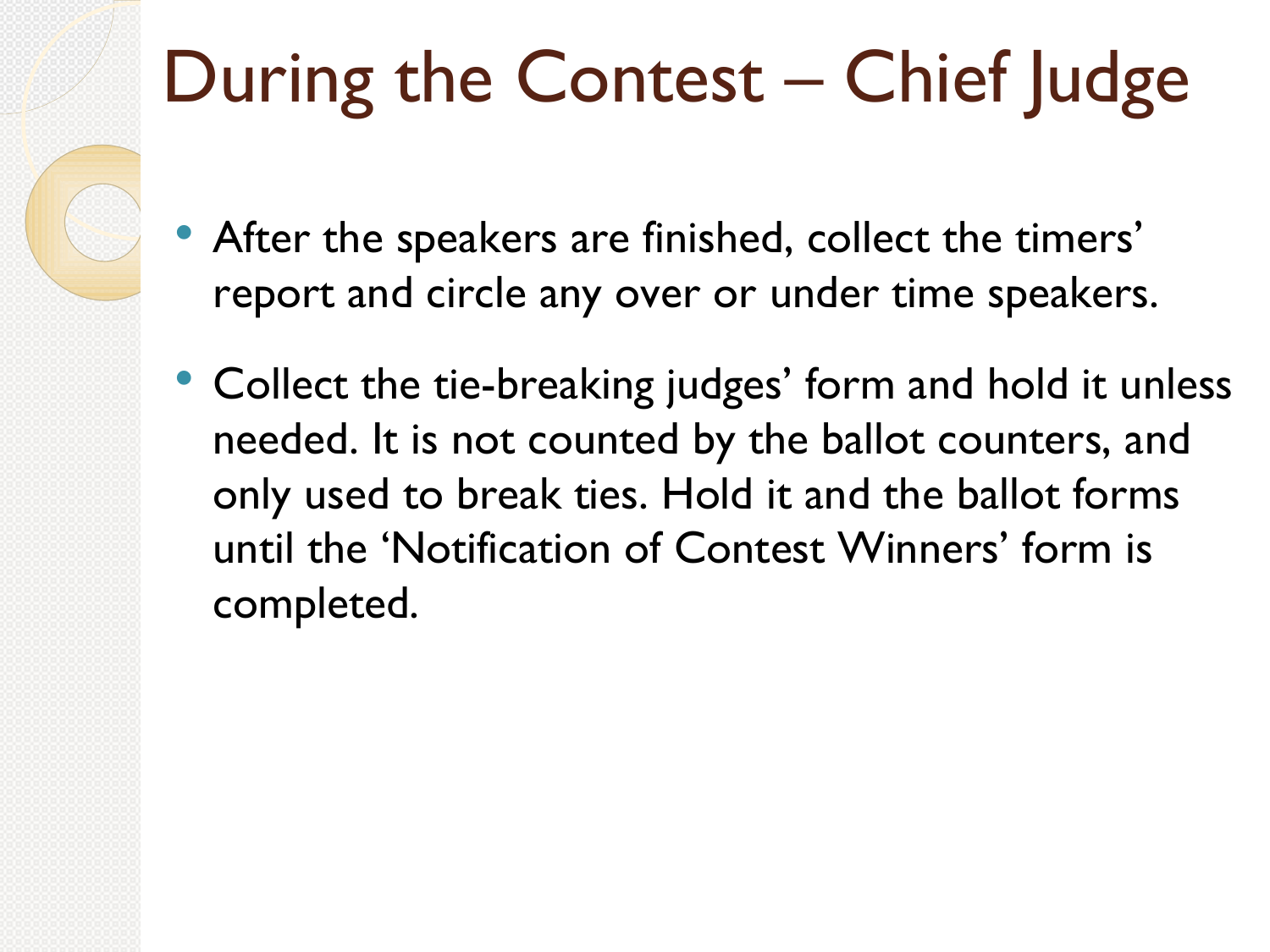## During the Contest – Chief Judge

- Supervise the counting process. Determine ballots are valid, then use the ballot form to list judges down the left and contestants across the top. Tally the votes each judge has assigned to each contestant, then use the timer's report to cross off any contestant over or under time. Return the results and completed certificates to the contest chair, stating if there are any time disqualifications.
- Deal with any protests Only by judges or contestants, and only for content or eligibility.